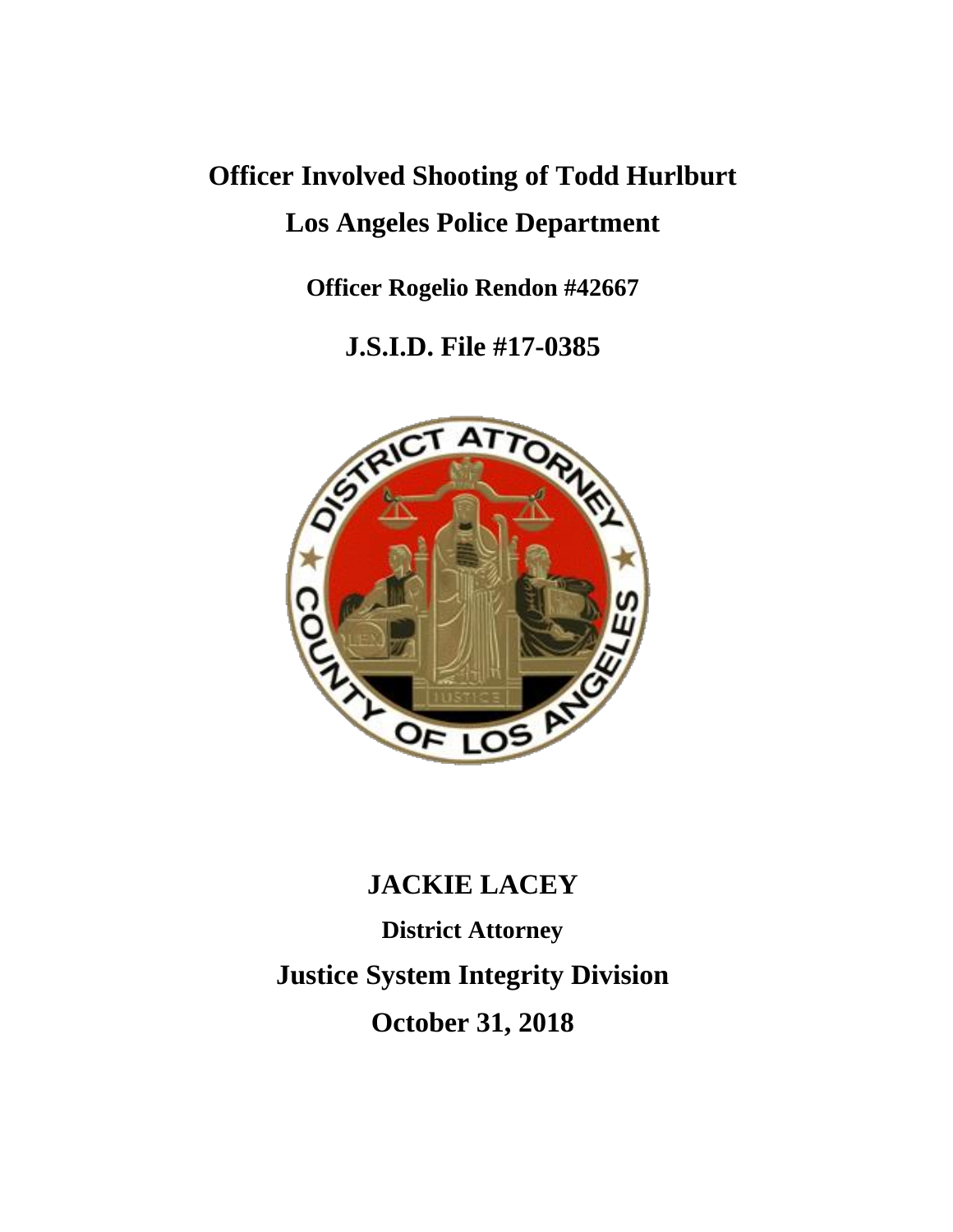#### **MEMORANDUM**

| TO:             | <b>COMMANDER ALAN HAMILTON</b><br>Los Angeles Police Department<br>Force Investigation Division<br>100 West First Street, Suite 431<br>Los Angeles, California 90012 |
|-----------------|----------------------------------------------------------------------------------------------------------------------------------------------------------------------|
| FROM:           | JUSTICE SYSTEM INTEGRITY DIVISION<br>Los Angeles County District Attorney's Office                                                                                   |
| <b>SUBJECT:</b> | <b>Officer Involved Shooting of Todd Hurlburt</b><br>J.S.I.D. File #17-0385<br>F.I.D. File # F059-17                                                                 |
| DATE:           | October 31, 2018                                                                                                                                                     |

The Justice System Integrity Division of the Los Angeles County District Attorney's Office has completed its review of the August 4, 2017, fatal shooting of Todd Hurlburt by Los Angeles Police Department (LAPD) Officer Rogelio Rendon. We have concluded that Officer Rendon acted lawfully in self-defense and in defense of others.

The District Attorney's Command Center was notified of the shooting at approximately 9:39 p.m., on August 4, 2017. The District Attorney Response Team responded to the location. They were given a briefing regarding the circumstances surrounding the shooting and a walk-through of the scene.

The following analysis is based on investigative reports, audio recordings and transcripts of interviews, firearm analysis reports, the autopsy report, crime scene diagrams and sketches, photographic and video evidence, and witness statements submitted to this office by LAPD Force Investigation Division (FID) Detective Anderson. Rendon's compelled statement was not considered as part of this analysis.

## **FACTUAL ANALYSIS**

On Friday, August 4, 2017, at approximately 8:27 p.m., Victoria S. called 9-1-1. Victoria advised the operator, "I'd like to request an escort to return to my home. I have someone that's been staying with me. There is a no negative contact restraining order. We had been getting along fine until I had gone to see a friend and now he's kind of gone off his rocker and he's breaking things inside the house. I'm very concerned about returning home."

At approximately 8:34 p.m., LAPD Communications Division (CD) broadcast, "Any Pacific Unit, Domestic Violence, Venice Boulevard. Suspect a male white, 53 years, monitor comments."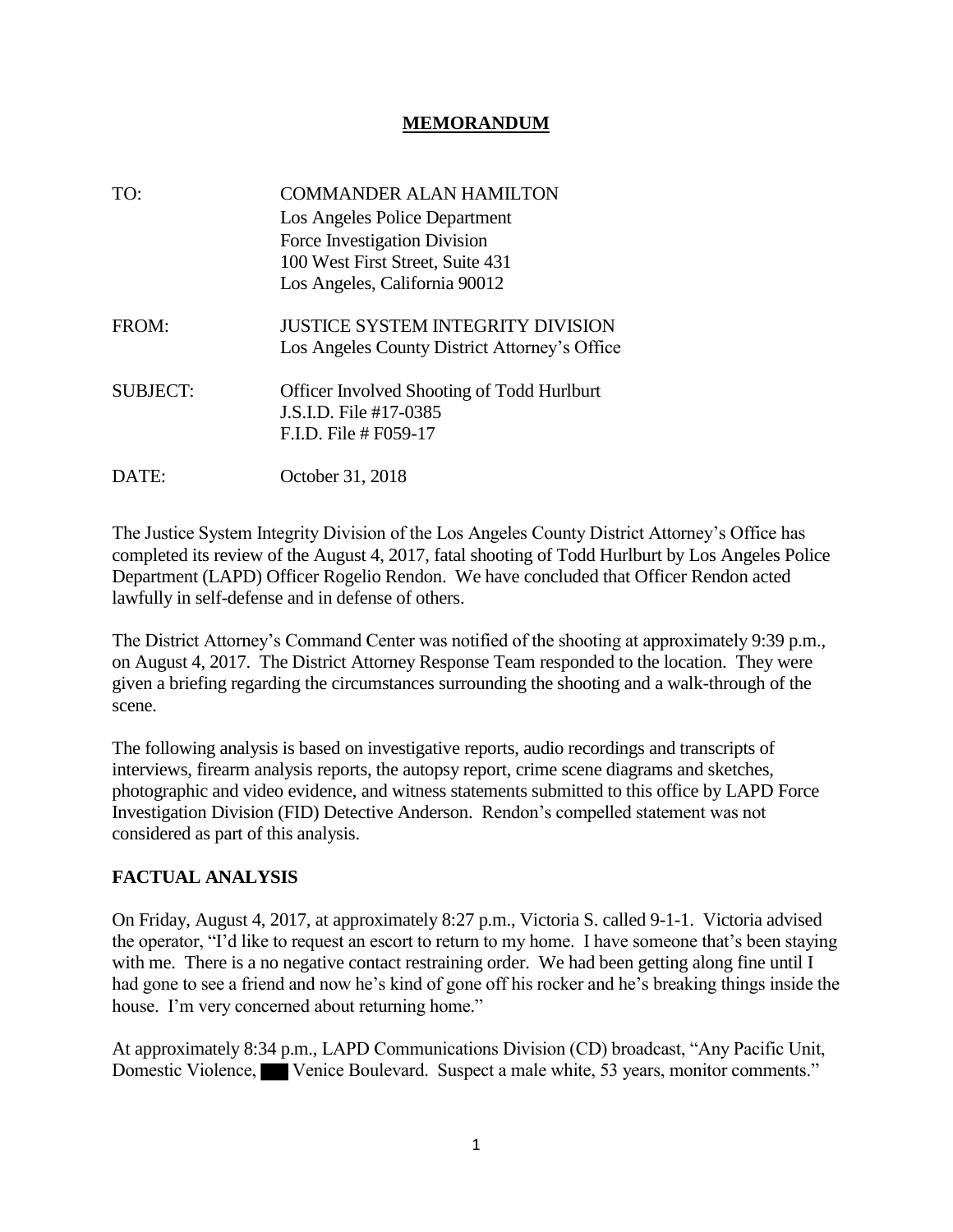Pacific Patrol Division uniformed Police Officers Daniel Hartman and Rogelio Rendon heard the broadcast and responded to the location. Both were wearing full LAPD uniforms and drove to the location in a black and white police vehicle. Hartman drove while Rendon read the comments of the call out loud to him, which included a physical description of the suspect, identified in the comments as Todd Hurlburt. The comments also indicated Hurlburt was Victoria S.'s ex-boyfriend, that there was a history of domestic violence between the two of them and that Hurlburt had been breaking Victoria S.'s property. The comments detailed that there was a "no negative contact" restraining order against both Hurlburt and Victoria S., which allowed the two to reside at the location together, but to have no negative contact between them.<sup>1</sup> The comments also indicated there were no weapons inside of the residence.<sup>2</sup>

Hartman and Rendon arrived at the location at approximately 8:44 p.m., where they met Victoria S. on the sidewalk outside of the residence. They went over the information she had previously reported to the 9-1-1 operator and Victoria S. indicated she was not aware of any weapons inside the residence.<sup>3</sup> Victoria S. also told the officers she wanted them to get Hurlburt to leave the location. Hartman advised her they could not do that since he lived at the residence, but they would escort her inside and attempt to peacefully resolve the situation.

The three proceeded east toward the front pedestrian gate located on the northeast corner of the property. Rendon opened the gate, held it open for Victoria S. and Hartman, then followed them as they walked on the pathway toward the front door. Victoria S. then opened the front door by unlocking the deadbolt with a key.

<sup>&</sup>lt;sup>1</sup> A copy of the actual restraining order was obtained. It is a criminal domestic violence protective order, with only Hurlburt subject to its terms and Victoria S. listed as the protected party. Per the order (and the conditions of his probation), Hurlburt was not to own, possess, buy or try to buy, receive or try to receive or otherwise obtain a firearm or ammunition. The order was dated January 20, 2017, and was set to expire on January 20, 2020.

<sup>&</sup>lt;sup>2</sup> The information contained in the comments was based upon answers provided by Victoria S. to the 9-1-1 operator. 3 In subsequent interviews with FID investigators, Victoria S. indicated she had not disclosed to Hartman or Rendon that Hurlburt had recently purchased rifle parts and that she owned a "firearm jig," a tool used to assemble firearms, which was inside the house. She also omitted that she had gone to the window prior to calling the police and saw Hurlburt sitting in a chair in the dining room and noticed that he had been drinking alcohol recently, which was not typical for him, and had been a factor in the domestic violence incident which resulted in the restraining order being issued.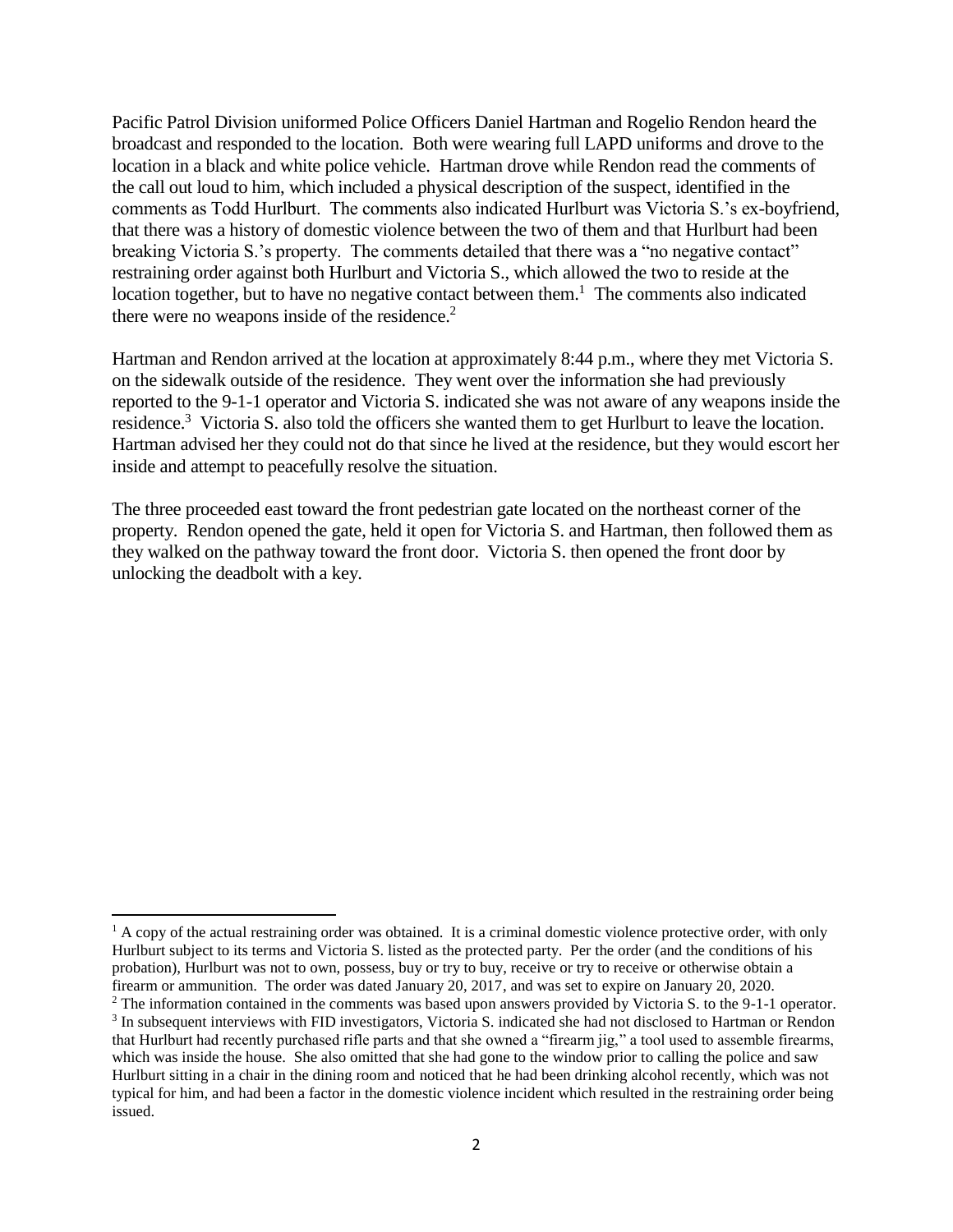

Venice Boulevard

Hartman stepped inside the house as Rendon remained in the doorway area.<sup>4</sup> Hartman immediately observed Hurlburt sitting in a wooden rocking chair in the dining room with his back to them. Hurlburt had a black assault rifle that he was holding in both of his hands.

Hartman un-holstered his weapon and sought cover using an interior wall. Hartman yelled for Hurlburt to drop the weapon at least twice. Hurlburt did not comply, but instead stood up and began turning around to face the officers with the rifle still in his hands. Hartman continued to yell at him to drop the weapon.<sup>5</sup> Hurlburt continued his motion and Hartman aimed his service weapon at Hurlburt while moving his right index finger onto the trigger preparing to fire.

 $\overline{\phantom{a}}$ <sup>4</sup> According to Hartman, Victoria S. stepped back after opening the door to allow the officers to enter before her. Victoria S. told investigators she walked in first, with the officers behind her.

<sup>5</sup> Victoria S. told investigators she initially took a few steps into the house and observed Hurlburt sitting on a chair in the dining room with his back toward them. She heard an officer repeatedly yelling, "Sir, put the weapon down!" When Hurlburt turned his body in a counter-clockwise direction to face them, she saw he was holding a rifle with both hands. Victoria S. then saw Hurlburt moving the rifle's muzzle in their direction. She heard holster buttons un-snapping and moved toward the door to leave.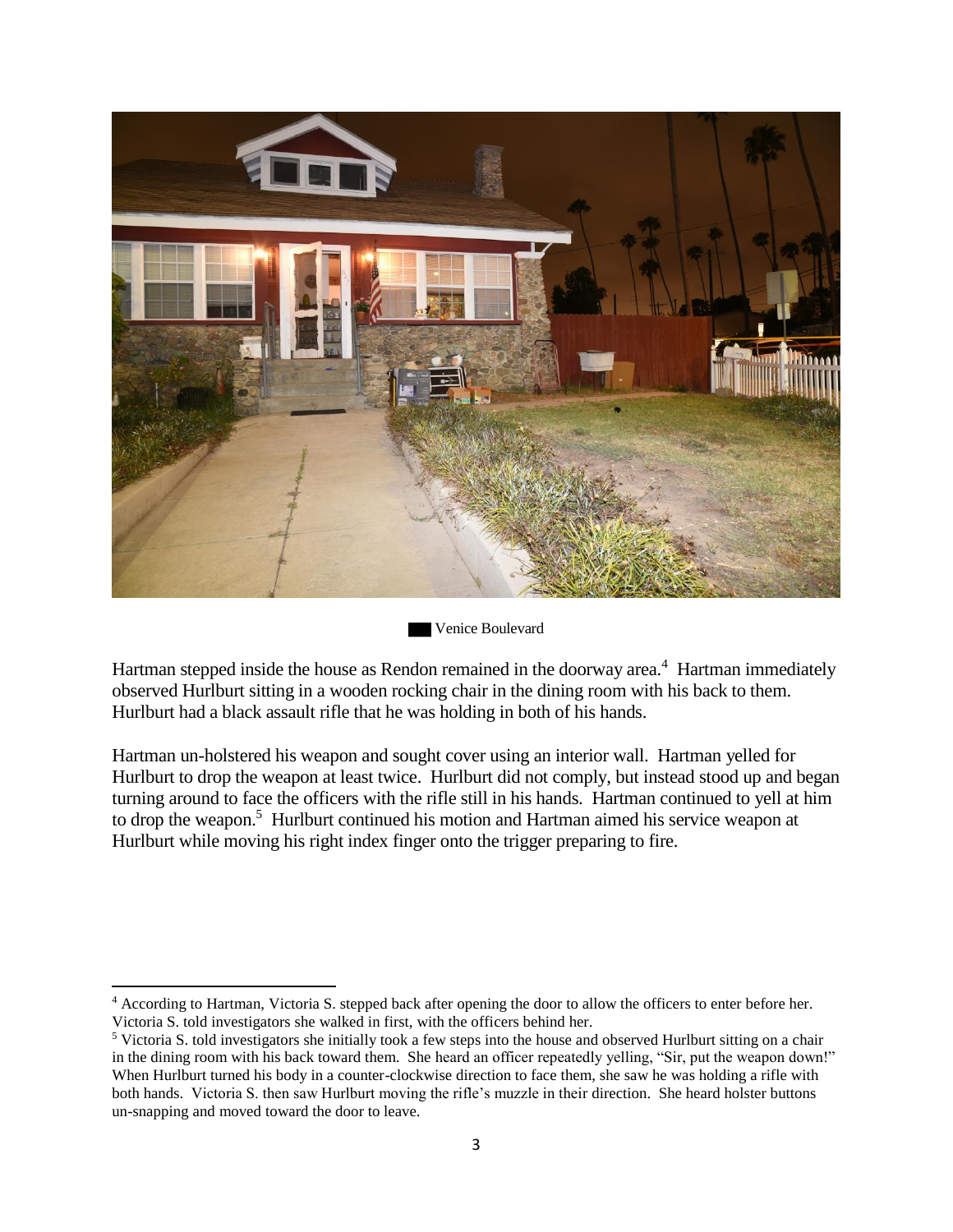

Front Doorway

Immediately before Hartman was about to pull the trigger, he heard a single gunshot to his right. Hurlburt was struck and fell to the floor on his back.<sup>6</sup> The rifle fell from his hands and landed approximately an arm's length from his body. Realizing that his partner must have fired, Hartman quickly glanced back and saw Rendon standing by the right side of the doorway with his pistol drawn.

 $\overline{\phantom{a}}$ 

<sup>&</sup>lt;sup>6</sup> Hartman told investigators it was his intention to shoot Hurlburt because he, "thought he was going to shoot us" and, "thought he was going to try to kill us."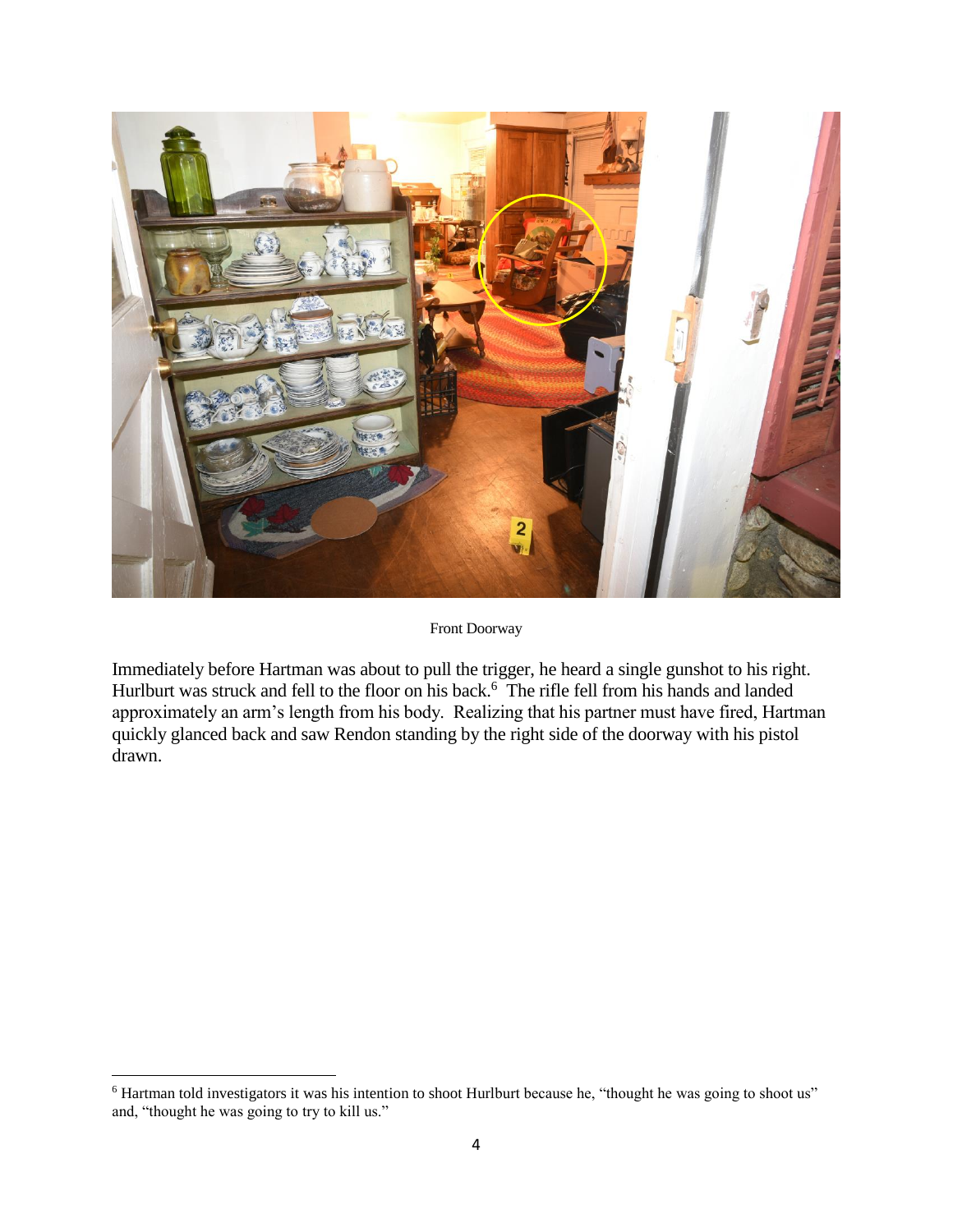

Hartman then returned his attention to Hurlburt and observed him moving. Hartman ordered him to stop moving and not to reach for the rifle. Hartman then broadcast that there had been a shooting and requested paramedics. Both Hartman and Rendon kept their pistols aimed at Hurlburt until additional officers arrived. During this period, Victoria S. remained outside the residence.<sup>7</sup>

Additional officers responded to the location. Officer Lew was assisting Hartman in taking Hurlburt into custody when Hartman pushed the rifle with his foot away from Hurlburt. Lew was concerned that the rifle was still too close, and could be retrieved by Hurlburt. He asked the other officers present if any of them knew how to render the weapon safe. Officer Michael Castellanos took possession of the weapon, placed the rifle's switch selector to "safe," removed a loaded magazine, then locked the bolt of the weapon to the rear.<sup>8</sup> This action caused a live cartridge to be ejected from the chamber. The weapon, magazine and live round were secured in the rear of their police vehicle until custody of the items was transferred to LAPD criminalists.

Paramedics arrived, rendered medical treatment to Hurlburt and transported him to Ronald Reagan UCLA Medical Center. Hurlburt was unsuccessfully treated at the hospital and pronounced dead at 9:33 p.m., after failing to respond.

 $\overline{\phantom{a}}$ 

 $7$  According to Victoria S., she was in the process of exiting the residence and had just passed Rendon and exited the front door when she heard one shot fired in close proximity to her. She then heard a second loud noise that was not a gunshot, which she believed was either Hurlburt or the rifle falling to the ground. She exited the residence and remained outside until she was contacted by officers responding to the location. Victoria S. was not aware that Hurlburt was deceased when she was initially interviewed. She told investigators she believed Rendon had done "the right thing." She elaborated that "there was a rifle barrel pointing or starting to come in that direction." Four days after the incident she filed a complaint, claiming she had been in between the officers and Hurlburt at the time of the shooting and was in the line of fire.

<sup>8</sup> Castellanos had prior military training which included how to render assault rifles safe. When he received the rifle, it was in the firing position with a round in the chamber.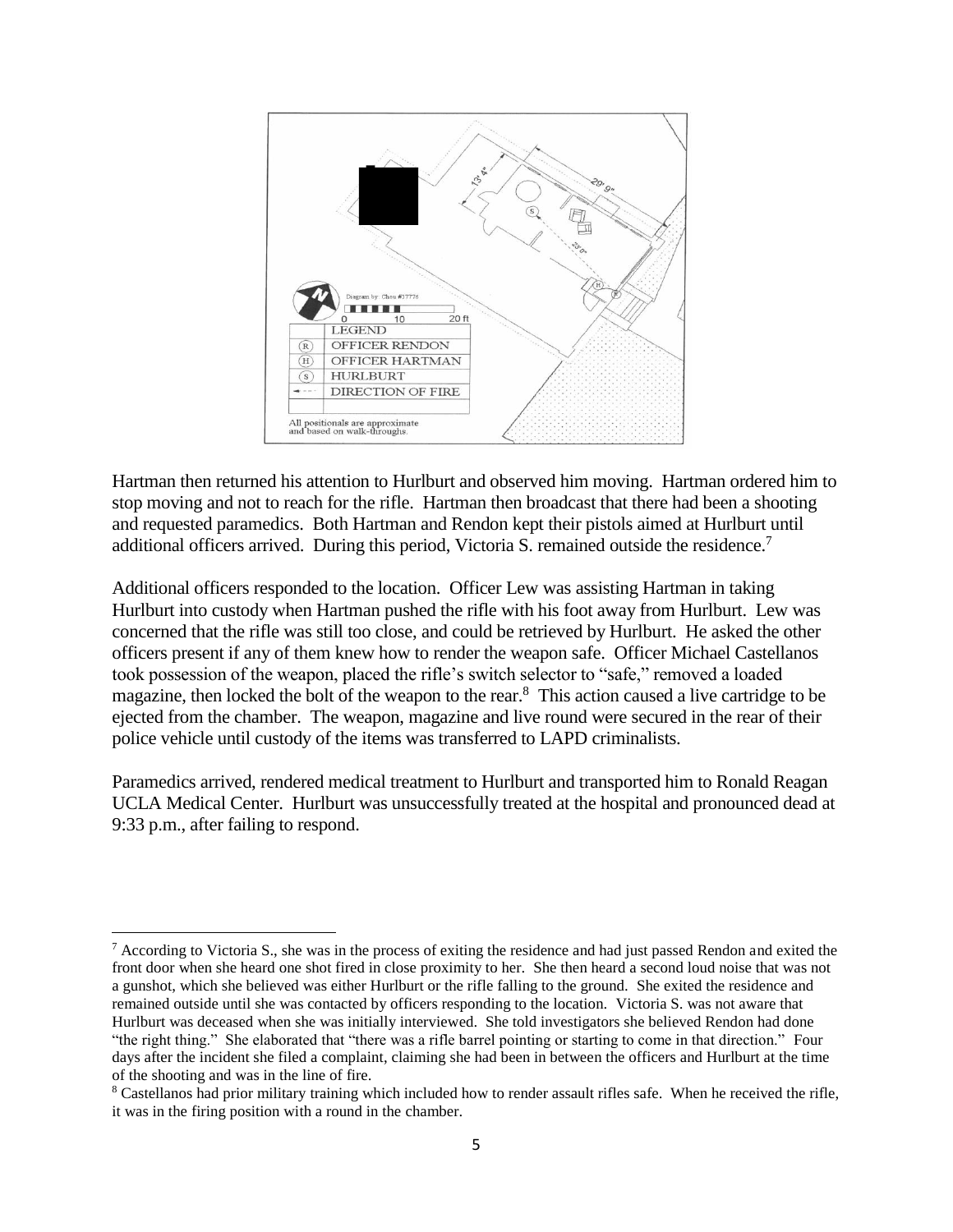An autopsy was conducted on August 10, 2017. The cause of death was determined to be a gunshot wound through the left arm and into the chest.<sup>9</sup> Toxicology testing done as part of the autopsy revealed that Hurlburt had marijuana and alcohol in his system at the time of his death.<sup>10</sup>

A canvass of the area was conducted, but no eye witnesses were located. Several people heard gunshots, with varying reports as to how many they heard.

Criminalists located one bullet casing near the doorway into the residence, consistent with Rendon's service weapon, a .9mm Smith and Wesson MP semiautomatic pistol. An examination of Rendon's service weapon and magazine revealed the weapon had one round in the chamber and 16 rounds in the magazine. The weapon has a total capacity load of 18 rounds, consistent with Rendon having fired one round.

Three additional live rounds consistent with Hurlburt's rifle were found inside the residence in the dining room where Hurlburt had been seated. The rifle itself was examined and determined to be an unknown make and model with no serial number.



Rifle held by Hurlburt at the time he was shot

 $\overline{\phantom{a}}$ <sup>9</sup> There were a total of three gunshot wounds, an entry wound and exit wound in the left arm and an entry wound to the chest. Based upon bullet trajectory analysis and the recovery of one bullet, it was determined that all three wounds were caused by the same bullet.

<sup>&</sup>lt;sup>10</sup> Hurlburt had a femoral alcohol level of .247% and a heart blood alcohol level of .303%.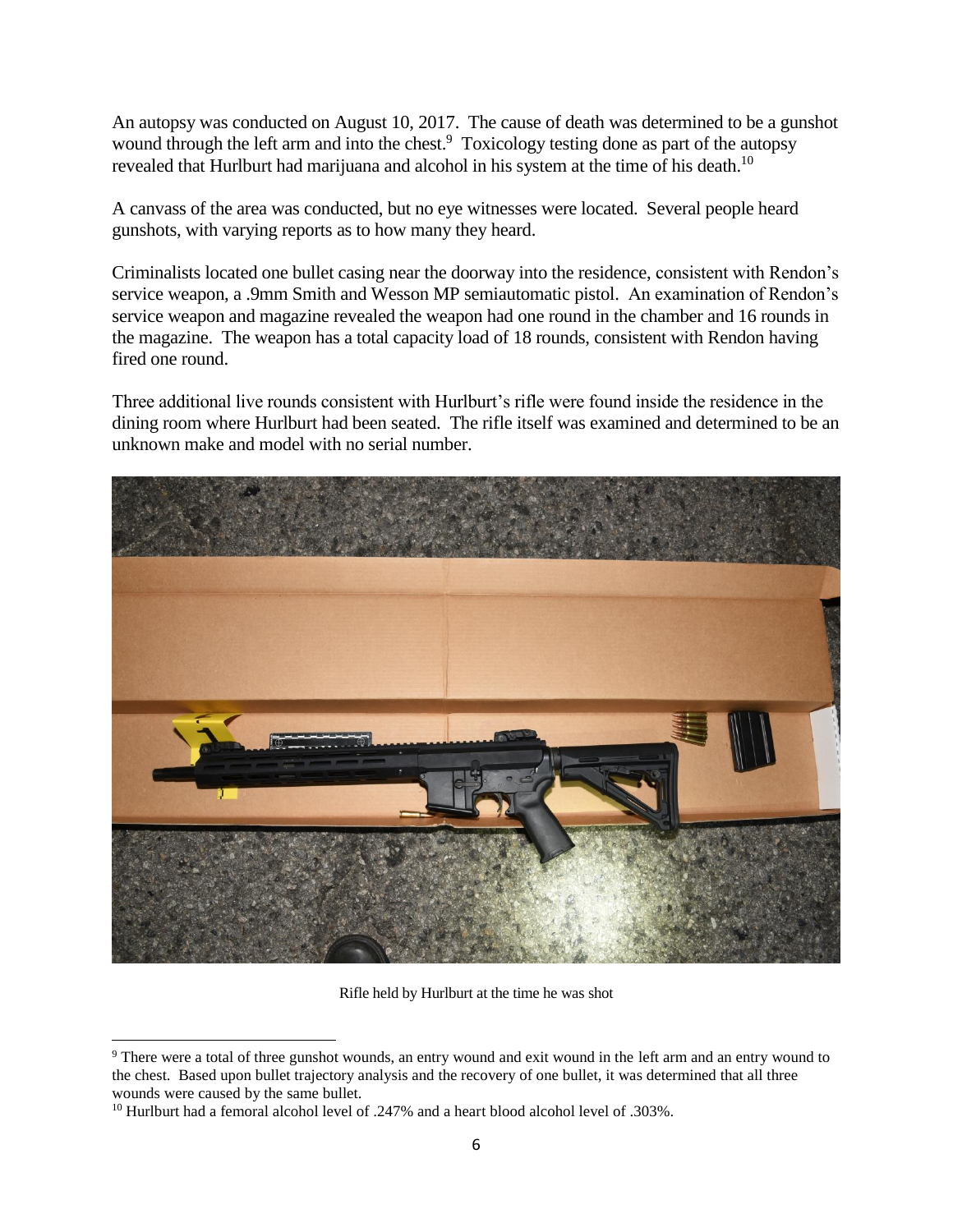## **LEGAL ANALYSIS**

California law permits the use of deadly force in self-defense or in the defense of others if the person claiming the right of self-defense or the defense of others actually and reasonably believed that he or others were in imminent danger of great bodily injury or death. Penal Code § 197; *People v. Randle* (2005) 35 Cal.4<sup>th</sup> 987, 994 (overruled on another ground in *People v. Chun* (2009) 45 Cal.4th 1172, 1201); *People v. Humphrey* (1996) 13 Cal.4th 1073, 1082; *see also,* CALCRIM No. 505.

In protecting himself or another, a person may use all the force which he believes reasonably necessary and which would appear to a reasonable person, in the same or similar circumstances, to be necessary to prevent the injury which appears to be imminent. CALCRIM No. 3470. If the person's beliefs were reasonable, the danger does not need to have actually existed. *Id.*

A police officer may use reasonable force to effect an arrest, prevent escape, or overcome resistance of a person the officer believes has committed a crime. Penal Code section 835a. An officer "may use all the force that appears to him to be necessary to overcome all resistance, even to the taking of life; [an officer is justified in taking a life if] the resistance [is] such as appears to the officer likely to inflict great bodily injury upon himself or those acting with him." *People v. Mehserle* (2012) 206 Cal.App.4th 1125, 1146. A killing of a suspect by a law enforcement officer is lawful if it was: (1) committed while performing a legal duty; (2) the killing was necessary to accomplish that duty; and (3) the officer had probable cause to believe that (a) the decedent posed a threat of serious physical harm to the officer or others, or (b) that the decedent had committed a forcible and atrocious crime. CALCRIM No. 507, Penal Code section 196. A forcible and atrocious crime is one which threatens death or serious bodily harm. *Kortum v. Alkire* (1977) 69 Cal.App.3d 325, 333.

An officer has "probable cause" in this context when he knows facts which would "persuade someone of reasonable caution that the other person is going to cause serious physical harm to another." CALCRIM No. 507. When acting under Penal Code section 196, the officer may use only so much force as a reasonable person would find necessary under the circumstances. *People v. Mehserle* (2012) 206 Cal.App.4th 1125, 1147. And he may only resort to deadly force when the resistance of the person being taken into custody "appears to the officer likely to inflict great bodily injury on himself or those acting with him." *Id.* at 1146; quoting *People v. Bond* (1910) 13 Cal.App. 175, 189-190. The prosecution has the burden of proving beyond a reasonable doubt that a killing was not justified. CALCRIM Nos. 505, 507.

"Where the peril is swift and imminent and the necessity for action immediate, the law does not weigh in too nice scales the conduct of the assailed and say he shall not be justified in killing because he might have resorted to other means to secure his safety." *People v. Collins* (1961) 189 Cal.App.2d 575, 589. "The 'reasonableness' of a particular use of force must be judged from the perspective of a reasonable officer on the scene, rather than the 20/20 vision of hindsight….The calculus of reasonableness must embody allowance for the fact that police officers are often forced to make split-second judgments – in circumstances that are tense, uncertain, and rapidly evolving –